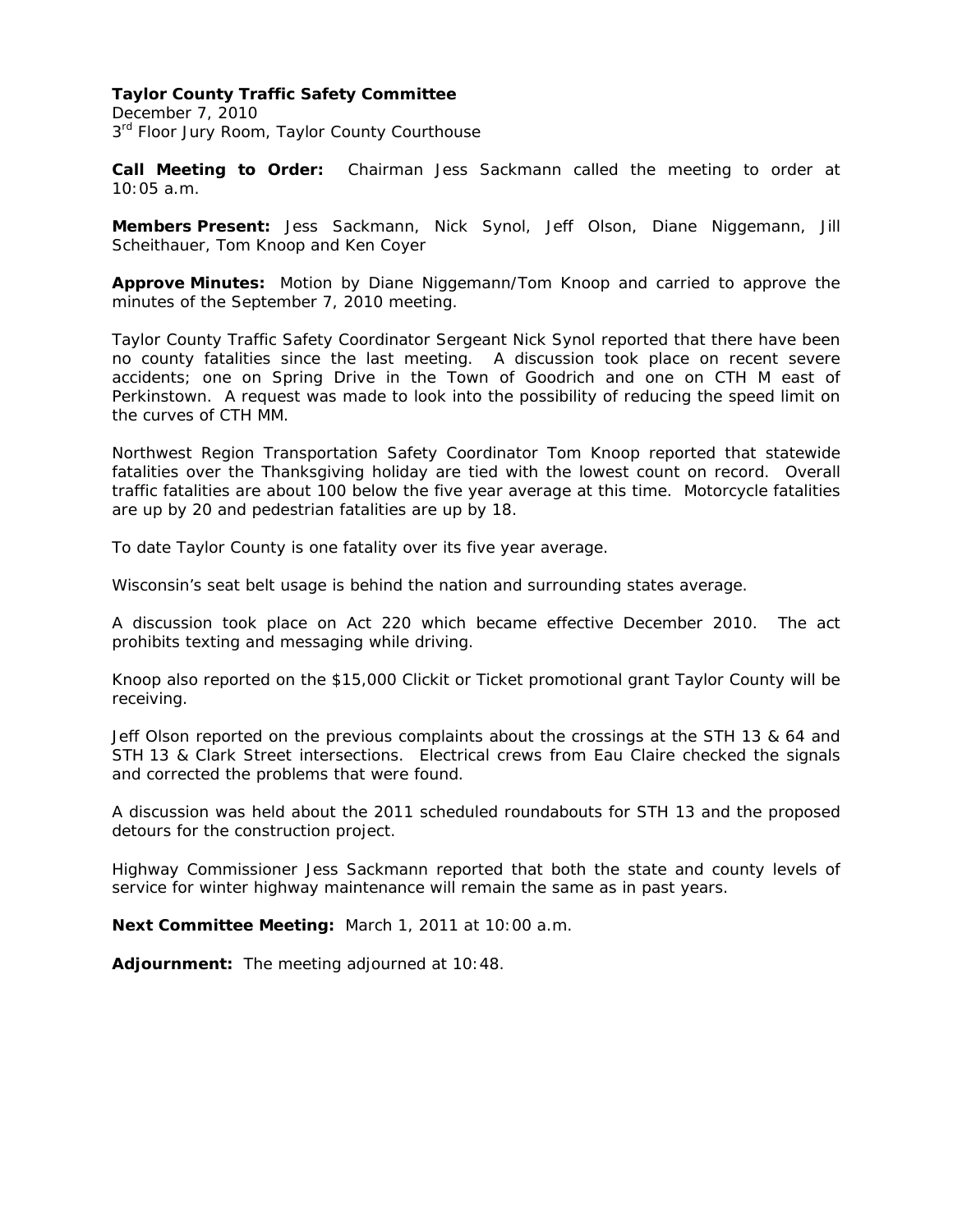#### **Taylor County Traffic Safety Commission Meeting Minutes**

September 7, 2010 County Board Room, Taylor County Courthouse

Vice-Chair James Seidl called the regular meeting of the Taylor County Traffic Safety Committee to order at 10:00 AM, September 7, 2010, in the County Board Room of the Taylor County Courthouse, by Vice-Chair James Seidl.

**Members Present**: James Seidl, Co Bd; Tom Knoop, Wis DOT Trans Safety; Nick Synol. Taylor Co Sheriff Dept; Bill Daniels, Wis State Patrol; Bruce Kinlen, WisState Patrol; Ken Coyer, Medford Police; Jeff Olson, Wis Dept of Trans; Diane Niggemann, Commission on Aging; Dorothy Falasky, Women's Rep; Jill Scheithauer, Taylor Co DA.

**Agenda:** Seidl requested an addition to the agenda, that included recognition of the efforts of Oprah Winfrey in promoting highway safety on her daily television program. She has been actively discouraging the use of cell phones and text messaging while driving. It was agreed to include the item.

**Minutes of Previous Meeting:** Identifying no errors, omissions or corrections to the minutes of the previous meeting they were unanimously approved on a motion by Falasky.

**New Business:** Report by Taylor County Traffic Safety Representative: Deputy Synol reported on a fatal traffic accident, which occurred on Sunday, Sep 5, on Winter Sports Road in the Town of Grover.

NW Regional Traffic Safety Representative Tom Knoop provided handouts containing accident statistics, but apologized that he did not have the latest data since state employees were on furlough days and the data was not yet prepared.

He reported on the increased number of accidents involving motorcycles recently and provided statistics on safety belt use. He also provided pictures of a new mobile training facility called The REF (Rider Education Facility), which will tour the state, appearing at various fairs and other events where crowds are gathered.

District WisDOT Representative Jeff Olson reported on a forthcoming Traffic Incident Management Conference. Olson also reported on state construction projects planned for Taylor County.

Bill Daniels, Wis State Patrol provided a brief report on the status of the newly enacted mandatory insurance law. He indicated compliance is better, but some drivers continue to drive without valid evidence that they have proper insurance. A short discussion on the topic ensued.

Dorothy Falasky reported to the Wis DOT representative that she has heard complaints about the street crossings at STH 64 and STH 13, and STH 13 and Clark Street. It appears there are malfunctions in the crossing controls.

Dianne Niggemann, Commission on Aging, reported that a Driver Safety Course for elderly drivers is to be conducted on Wed, Oct 20, 2010.

Vice-Chair Seidl suggested to the members that a letter of thanks and appreciation be sent to Oprah Winfrey for her continued efforts and emphasis on driver safety through limited use of cell phones and text messaging while driving. Seidl reported that Winfrey asks all the individuals appearing on her television show to sign a pledge declaring their autos to be a No Phone Zone. It was unanimously agreed by the members present that such recognition would be in order. Seidl indicated that he would insure that the plan was implemented. (Copy attached)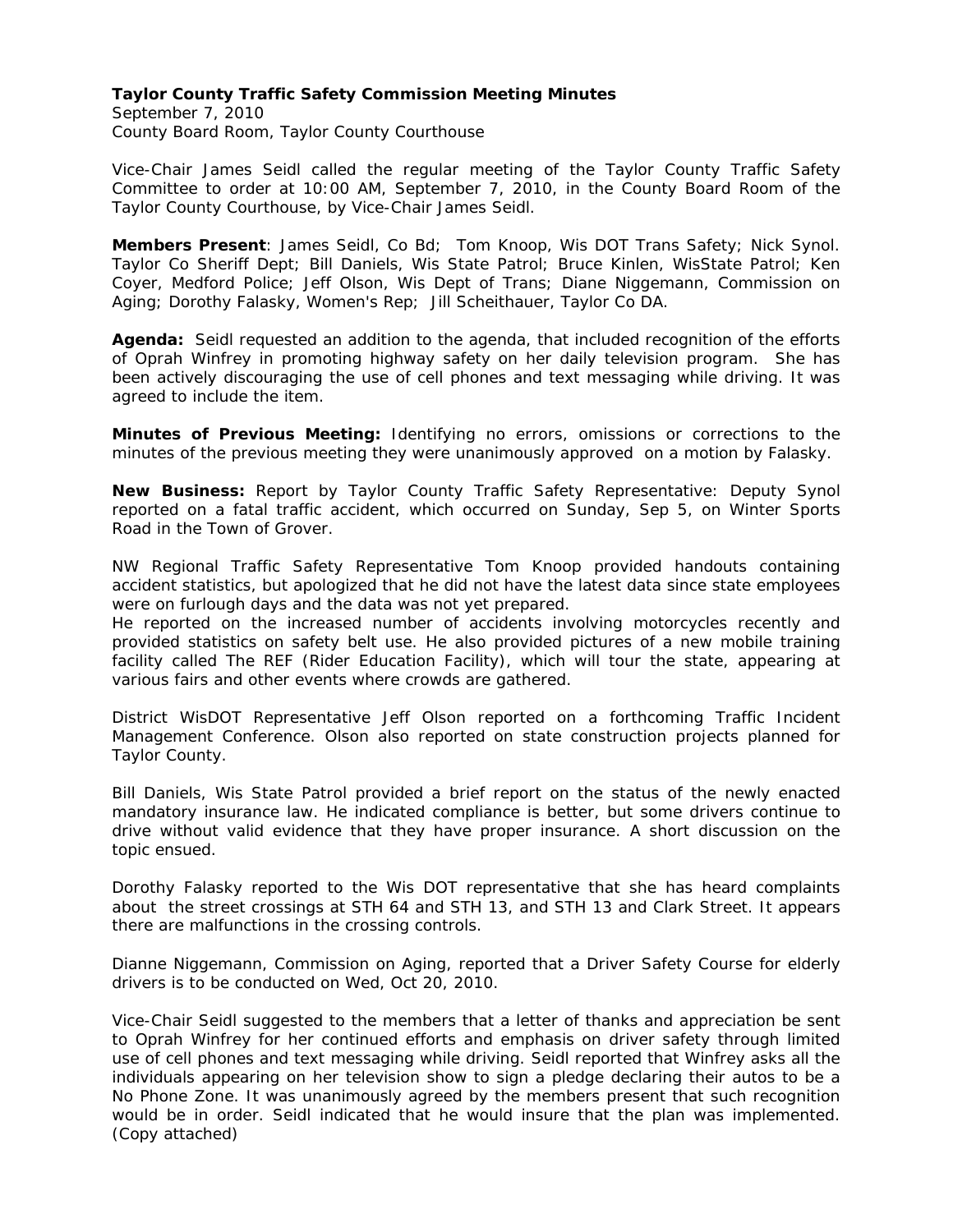**Adjournment:** There being no further business the meeting was adjourned at 10:45 am. Sep 7, 2010.

Respectfully submitted,

JAMES G. SEIDL Vice-Chair/ Acting Secretary

Encl Ltr to Oprah Winfrey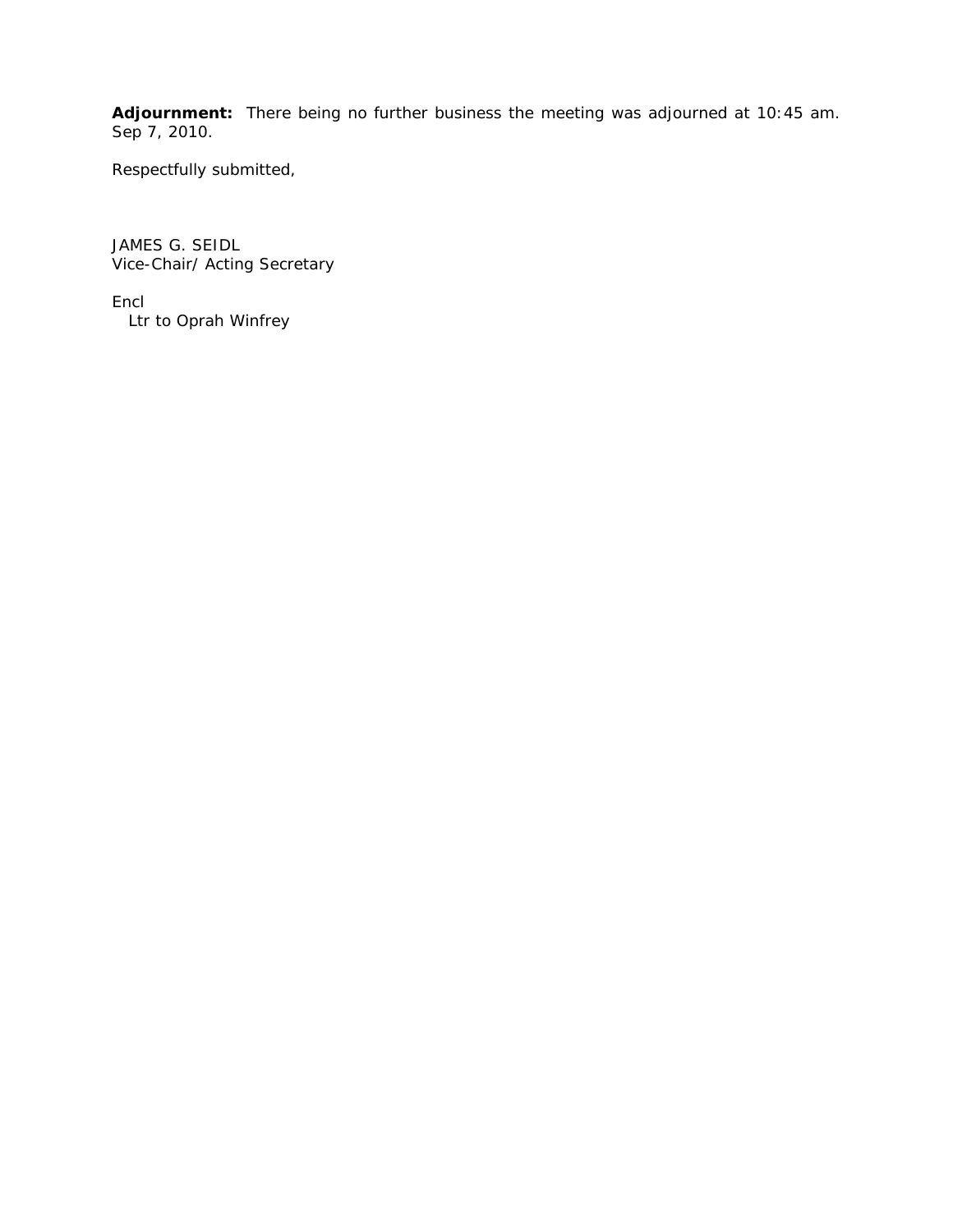# **TRAFFIC SAFETY COMMITTEE**

September 9, 2010

Oprah Winfrey Harpo Studios, Inc. 1058 West Washington Boulevard Chicago, Illinois 60607

Dear Oprah,

On behalf of the Taylor County, Wisconsin Traffic Committee I wish to extend our sincere thanks and appreciation for your efforts in promoting driver safety. It is extremely gratifying to know that someone as influential as you shares the same concerns over the misuse of cell phoning and texting while operating a motor vehicle.

I'm confident that your message is received by many more people and taken much more seriously than all the publicity we can generate on the subject at the local level. You are to be commended for your relentless endeavors in the interest of vehicular safety.

It was the unanimous consensus of this Committee that you should be recognized for your contribution to saving lives on our nation's highways.

We wish you continued success in your campaign. Thank you again.

Sincerely,

JAMES G. SEIDL, Vice-Chair Taylor County Traffic Safety Commission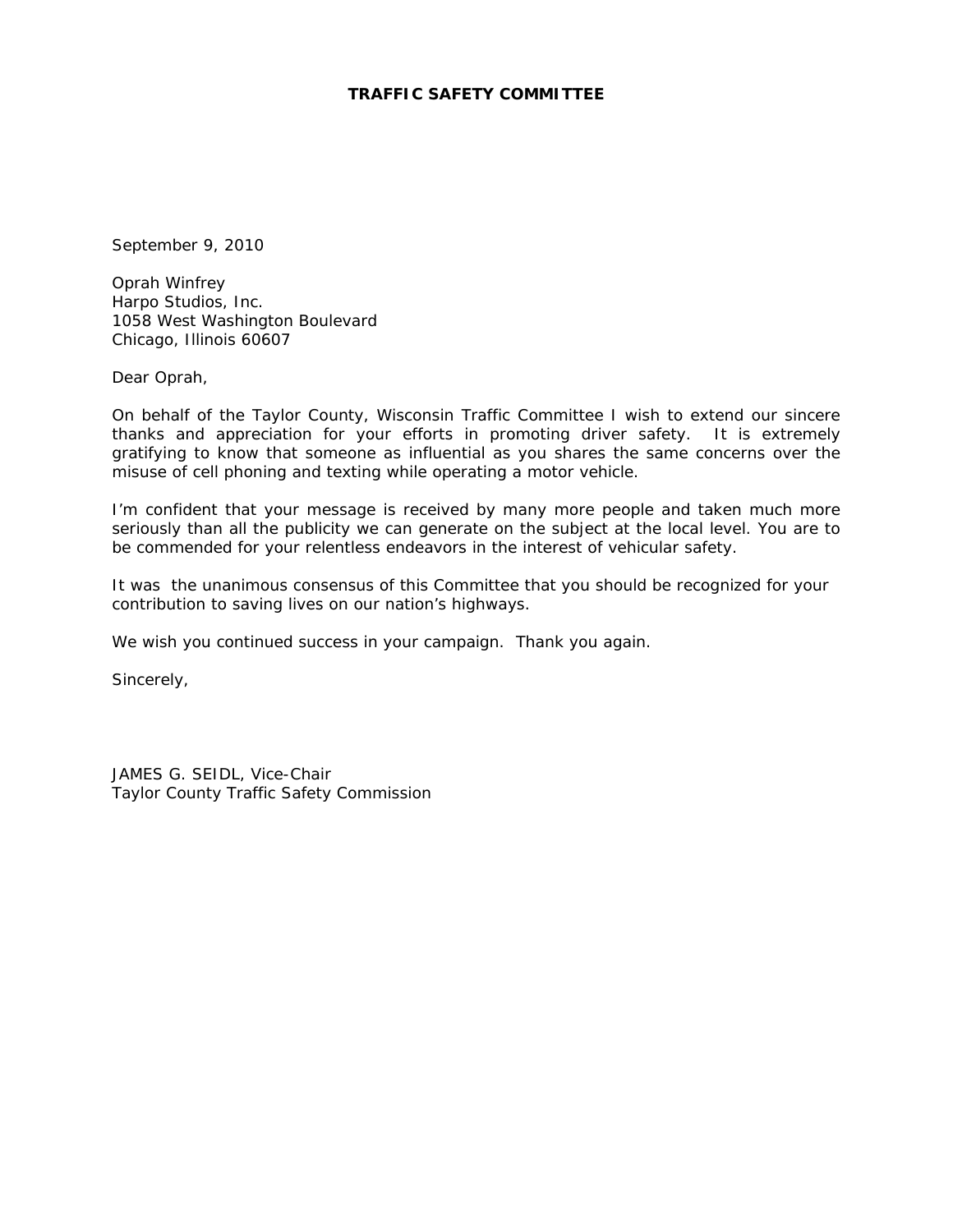# **Taylor County Traffic Safety Committee**

June 1, 2010  $3<sup>rd</sup>$  Floor Courtroom, Taylor County Courthouse

**Call Meeting to Order:** Vice Chairman Jim Seidl called the meeting to order at 10:00 a.m.

**Members Present:** Jess Sackmann, Jim Seidl, Nick Synol, Jeff Olson, Bruce Kinlen, Jill Scheithauer, Dorothy Falasky, Tom Knoop and Ken Coyer

**Approve Minutes:** The minutes of the March 2, 2010 meeting were approved.

Taylor County Traffic Safety Coordinator Sergeant Nick Synol reported on three traffic fatalities that occurred since the last meeting:

- April 22 on STH 13 & Crane High speed and alcohol factors
- May 3 on STH 64 & Castle Road Failure to yield at stop sign

• Mar 13 Town of Pershing Motorcycle hit small animal

WISDOT Representative Thomas Knoop reported statewide traffic fatalities to date are 50 – 60 below average numbers.

- Distributed information regarding accident and fatality statistics for 2009
- Newly enacted laws for 2009 2010
- Ignition interlocks for alcohol related violations
- New insurance requirements as of June 1, 2010

Ignition interlock devices were discussed. Police Chief Ken Coyer reported on enforcement issues related to these devices and other new traffic laws.

Jeff Olson addressed the STH 13 speed limits south of CTH O.

Discussion took place on the u-turn law.

**Next Committee Meeting:** September 7, 2010 at 10:00 a.m.

**Adjournment:** The meeting adjourned at 11:10.